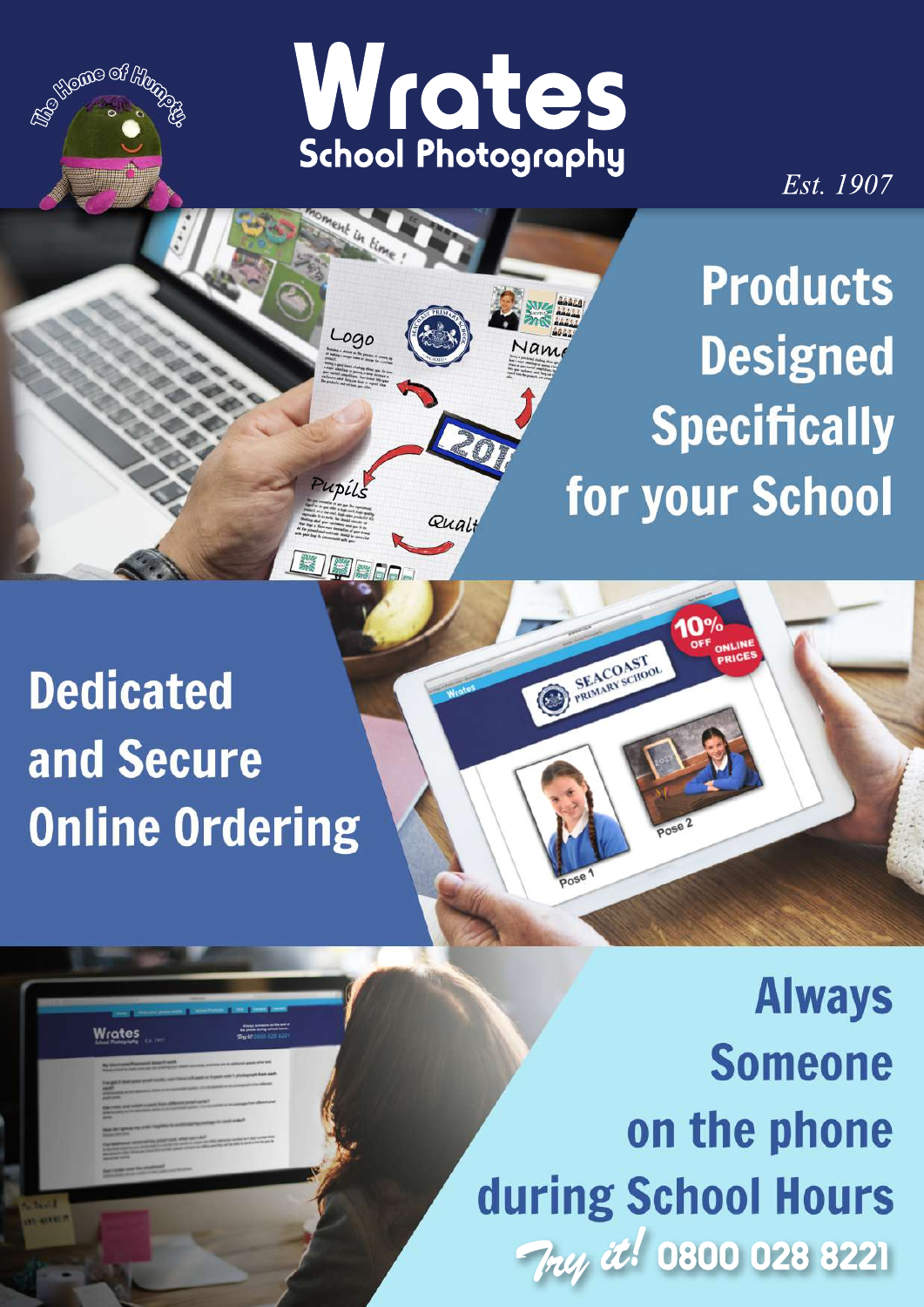1907 Wrates established

 $\Box$ a pro

> Earlyportrait photographers

1930 Wrates staff outing Plenty of trade for walking Pictures

Alfred Wrate 1970 Wrates go colour

The walkies era continues

The famous striped 1990 Martin Wrate the fourth generation

jacket

Wrates Scholastic LTD expands



www.ourleavers.com A unique product from <mark>Wrates</mark> for your<br>leavers. Check it out and register at...

# Order<br>Conline



**Wrates** have their own secure online ordering system providing top level<br>security and an in-house image server.

# The Choice is Yours!



**Wrates** previews are printed using our professional, photographic, paper and include your bespoke, school logo.



**Wrates** photographers can do some brilliant wall art pictures. Framed, mounted, big or small, its your choice. Just give us a ring. <mark>Wrates</mark> have their own secure online **Wrates photographers** can do some brilliant **where their order in the security** of groups from an ordering system providing top level wall art pictures. Framed, mounted, big or **and t** 



**Wrates** have a wide range of backgrounds for single and dual-pose! Is it time for a change? Give us a ring!



traditional to contemporary...